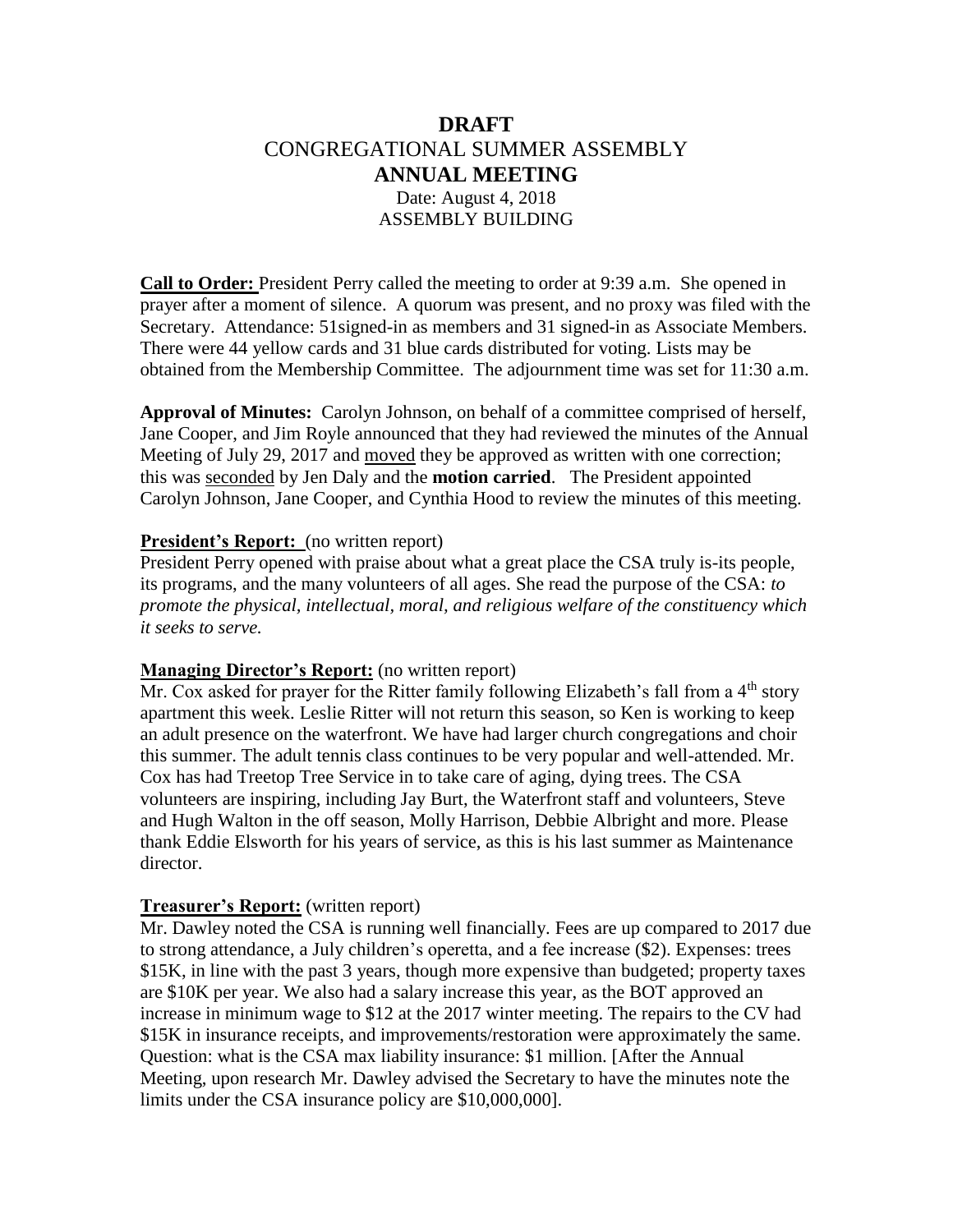#### **Archivist's Report:** (written report)

Ms. Cooper reported that the Archives have been very fortunate to receive a new scanner to help digitize scrapbook materials. Sam Rosenblatt, the Archives/Communications intern has been active on social media, and has been extremely helpful in producing some wonderful projects. She invited people to visit Pilgrim Place.

#### **Women's Association Report:** (written report)

Ms. Gaffney reported that she co-chairs the WA with Mary Gruman, and the WA has 9 additional members on its board. Goals: be more social, welcoming, and build community. We had an adult's night out, and are now recognizing births and deaths, led by Debbie Kearns. The 2018 Arts/Crafts Fair (ACF) was very successful thanks to Janet Dertz and Debbie Albright, and a multitude of volunteers. As of July 30, total revenue of \$15,900 from the ACF, with a net profit of \$12,500. The newly formatted silent auction raised \$2K, and we sold CSA paraphernalia, headed up by Jennifer Potter, for \$1K worth of sale. Janet Dertz, Jep Gruman, and Jonathan Buntain worked with Mr. Cox to improve wi-fi access for the ACF vendors. The WA has funded portable soccer nets, shade trees for Crystal Beach, hosting Doug Stanton, author, in Frankfort, with a \$750 freewill donation that went to a local veteran's association. Beth Wolzson and Joyce Dennison are working on a new CSA directory. The next WA Annual meeting is Tuesday Aug 7, with a speaker from the Children's Advocacy Ctr. in Traverse City.

#### **FUND REPORTS**

## **Education "Scholarship" Fund:** (written report)

Ms. Knutsen reported that the EF is doing well, having presented 13 scholarships for \$26,500 this summer. Please give to the fund. Since it's inception, more than \$1/2 million has been dispersed. In addition, Jim & Sally Dutton established a \$50K endowment fund managed by Grand Traverse Regional Community Fund, that will yield one scholarship per year. She thanked people for donations, and collecting Family Fare receipts. Thanks to Cynnie Hood for her vision to get this fund established 26 years ago.

#### **Pilgrim Fund** (written report)

Mr. Pray reported that they had their annual trustee meeting yesterday. He shared that in the 1960's, there was an effort by the CSA to get IRS approval for tax-exempt status. The IRS said no, but did say that the religious, spiritual and children's activities could possible qualify if separately funded. So the PiF is a separate entity from the CSA with its own trustees and programming. The fund supports Sunday church and Sunday school, and educational aspects such as ecology, children's operetta (for some examples). The PiF had net growth of 6%, and the bulk of funds are invested conservatively through Morgan Stanley. Besides investment income, other income comes from donations and Sunday offerings. Mr. Pray noted Item 1 re: repairs to the south side of the meeting house because of dry rot in the floor and undergirding joists with thanks to Joel Buzzell and Molly Harrison for overseeing the work. Question from Dave Blessing: do rules/requirement 501 3c apply to Pilgrim Fund but not the CSA itself? Yes, that is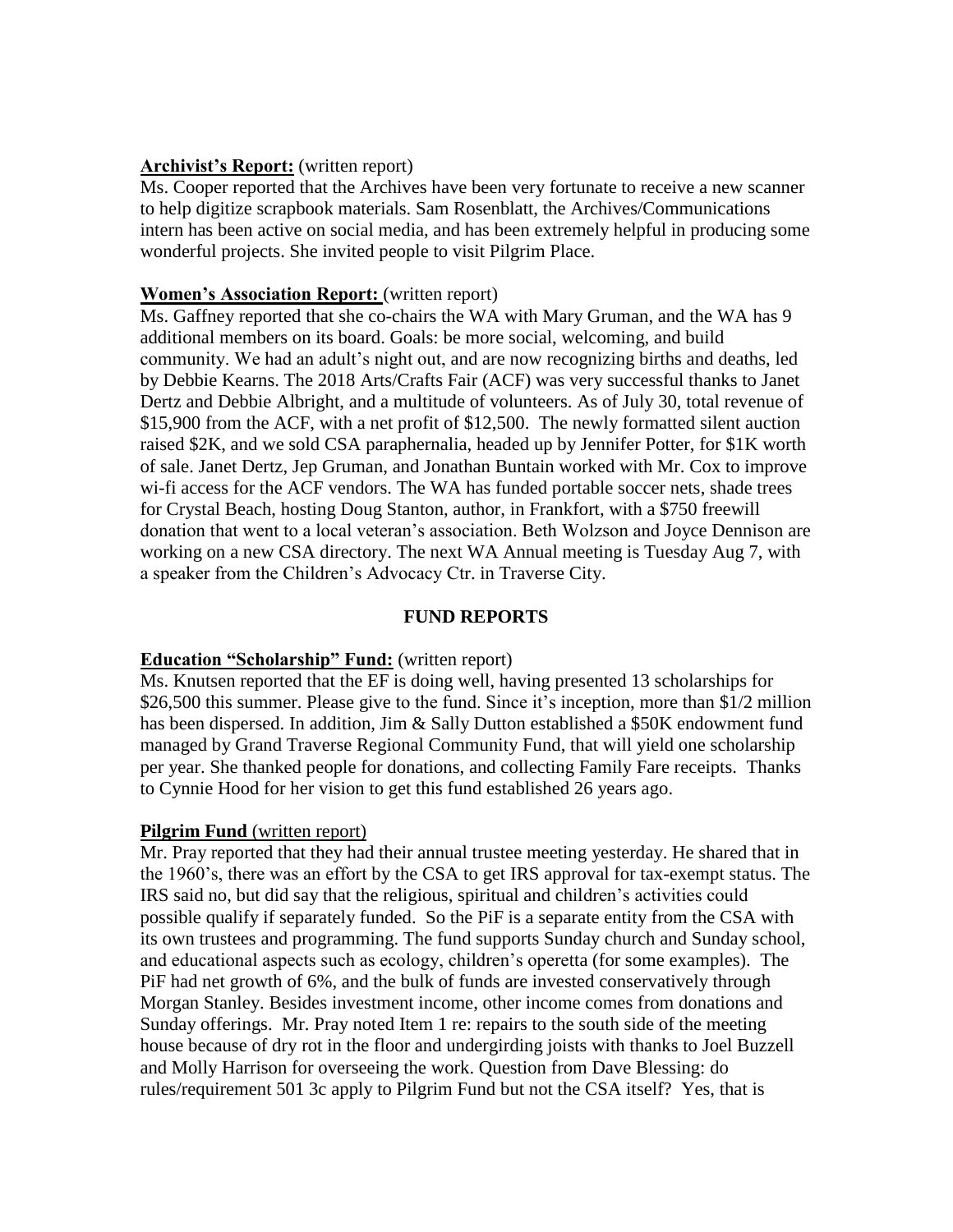correct. As a 501c3 the PiF has a declaration of trust that we are in process of reviewing to make sure that we are following those requirements that the things we fund do have religious/educational aspects and scope. The CSA itself is a 501c4 organization according to IRS rules.

#### **Preservation Fund** (written report)

### **COMMITTEE REPORTS**

#### **Arts Committee:** (written report)

Ms. Gottlieb reported that they are doing many new and wonderful things.

#### **Budget Committee:** (written report)

Ms. Rollinson reported that the BC puts together budgeting proposals for the BOT Fallwinter meeting.

#### **Buildings and Grounds:** (written report)

Mr. Joel Buzzell reported that B&G are working on ongoing projects, especially trees and roads. We had a late start on roads this year b/c of a long winter, and have another \$12K in roadwork slated yet for 2018. Questions: Holly Freeburg asked for information about the planned removal of the hillside hedge at the CV that is dying. We will request budget for re-planting with deer-proof landscaping. Carolyn Johnson asked about the dead wood on common property. The B&G does hope to do some clean up.

#### **Bylaws:** (written report)

Mr. Gosnell reported that the BOT approved changes to Sections IIIC on Board Eligibility and IV F on Executive Committee Eligibility, plus a reduction of Board Membership from 2/3 to 3/5. No questions.

#### **Calendar:** (no written report)

Ms. Schopp reported that the next meeting is Monday August 6 at 11:00 in the kitchen. Please give 2019 dates to us immediately.

#### **Citation Committee** (written report)

#### **Communications:** (written report)

Ms. Freeburg thanked Sam Rosenblatt for his good work this summer, with one Facebook post that reached 2700 people in late June of the Frankfort Arch asking viewers when they were coming through. Sam also used the new scanner to do an overlay comparison of photos of the Assembly Building from 1912 and 2018 with a horse/buggy and a BMW. The committee has to prioritize multiple demands, and cannot do all that they'd like. We have listed in this report specific types of help the committee needs, either as a committee member or a one time volunteer. Margie Nahnsen asked if there is any way to access white board info that is not Facebook-related? Yes, on the CSA website. But for now, CSA 411 (a Facebook group) is the only place you can get daily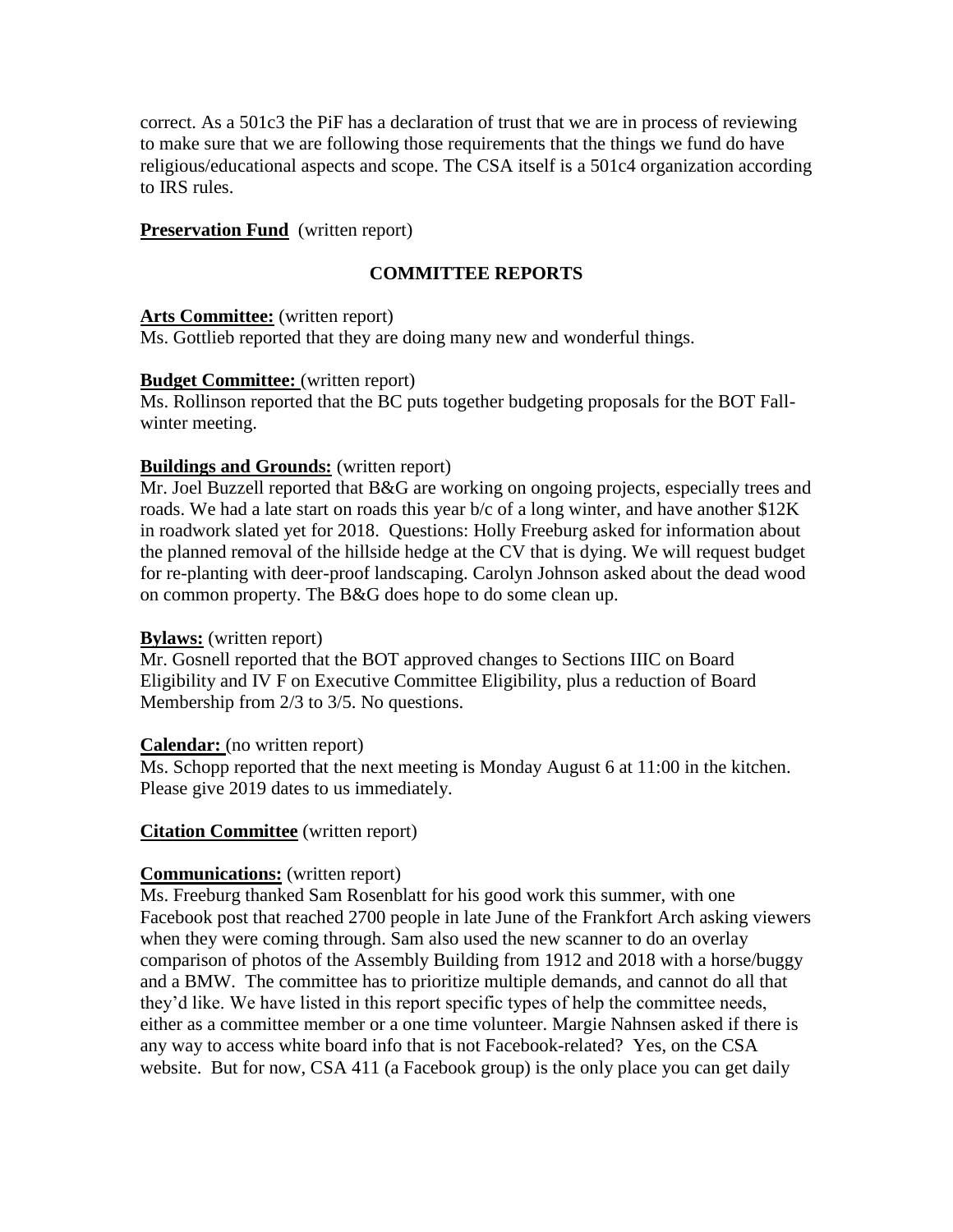updates re: lessons etc. Cathy Reed asked where the 1-page guide is that tells people how to access the CSA website and get the weekly email. It is posted in the office.

#### **Construction Review:** (written report)

Mr. Kucera reported that we had two reviews this past year. CR works, as required, with homeowners who are building or expanding (NOT remodeling). Four permits are required: CSA, Crystal Lake Township, Health Department, Benzie County Building Dept. We had 2 requests for expansions this year, one of which was a deck. Question from Jen Daly: if we don't change the footprint, do we need CR approval? No.

### **Crystal View** (written report)

Mr. E Buzzell reported that this committee has re-gathered this year. He commended the service of Fritz and Susan Kraft for their good food, and the great atmosphere they provide. He noted that Ken Cox loves their meatloaf sandwich.

### **Ecology:** (written report)

Ms. Campbell shared that Ecology Explorers went to Esch Road for a history field trip. Our first program was during children's operetta and was not well-attended, but we did this purposely to remain committed to offering something for everyone. Our professional instructor from the last 5 years retired, and we could not find a suitable replacement. So we did pare back some programming this summer. There is an invasive plants monitoring group overseen by Nancy Baglan collecting GPS-mapping data for the Invasive Species (IS) Organization. We are concerned about the growth of IS on untended, private CSA properties, and continue to discuss how to address this. Hannah Burgener was our 2018 intern, and her work was excellent. She is also a committee member. She restored a plot east of the Meeting House with native plantings. Ms. Campbell thanked the WA, Pilgrim Fund, Holly Freeburg, the Coxes and Eddie Elsworth for their help and support. Jane Posner asked about the milkweed torn out to build the long cement sidewalk down to Crystal Beach. The committee will look into replanting.

## **Forest Care:** (written report)

Ms. Nerbonne thanked the Ecology committee for its work. The CSA forest's management is nationally recognized in Ms Nerbonne's academic publications. Are you ready for the changing face of the CSA forest? We have foresters coming late Tuesday afternoon August 7, 2018 to consult with us on the beech tree issue. The 2017 survey of trees mapped the CSA common ground beech trees, and 71 trees were treated one way, and 17 another. This is a year to get data back on the efficacy of the treatment. For untreated trees, the beech bark disease (BBD) will rapidly proceed, and the trees need to be cut down BEFORE it becomes too dangerous to remove them. This requires us to be proactive. Please consider being a Forest Care committee member, we need help. We also hope to have an intern or forestry staff person next summer to help evaluate the trees' status. Lastly, when the beech trees come down, we do need to proactively plan for restoration of the understory, and the condition of the soil for new growth that will come next. The emerald ash borer has come through and all untreated ash trees are all dead now, slowly decomposing. When a danger to property or roads, they should be taken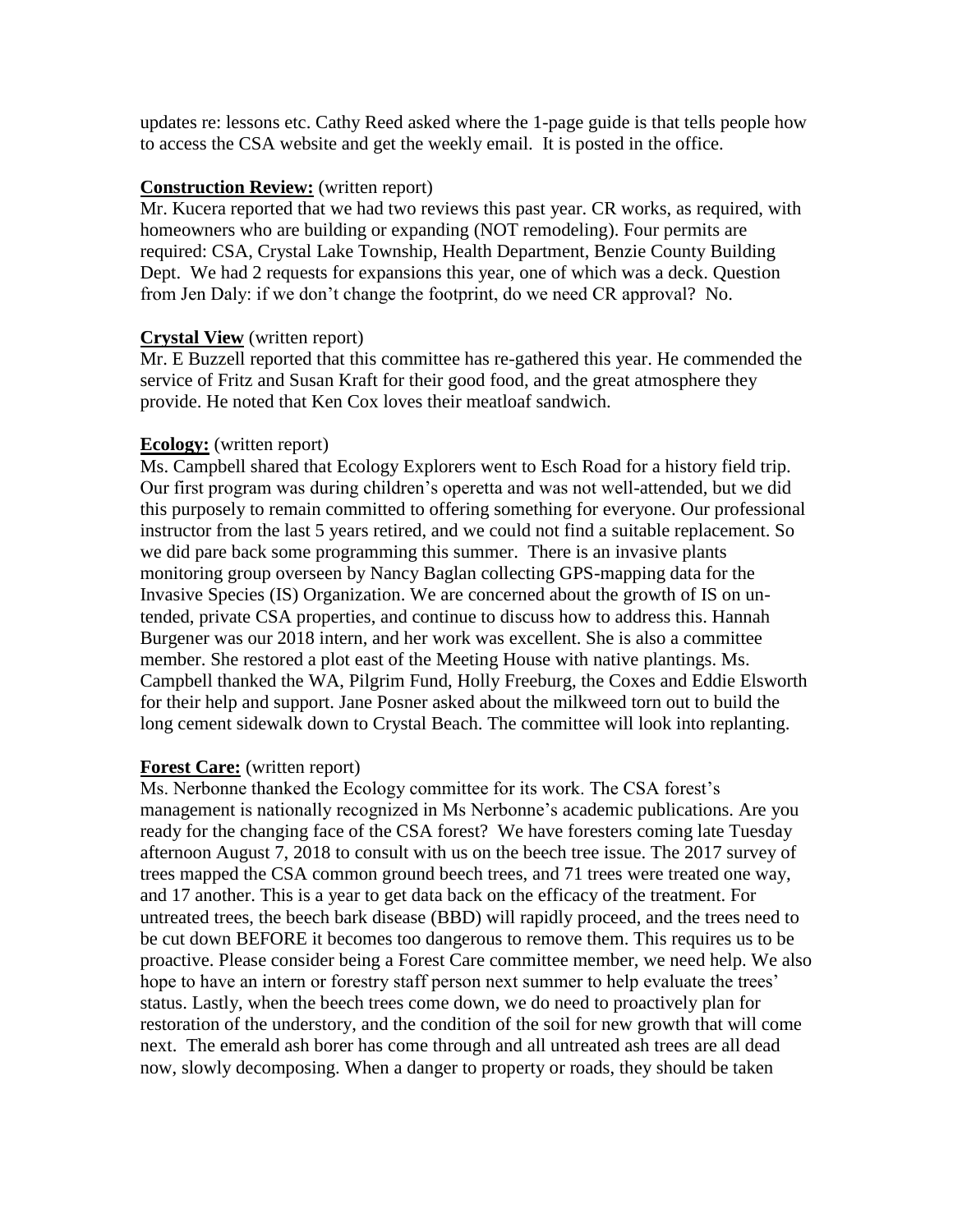down. If out in the middle of the woods, they are not a threat. Mr. Belknap commented that tree service climbers will not climb a standing dead ash.

### **Human Resources:** (written report)

Mr. S Walton reported that the HR committee plans to conduct a survey to evaluate staff and programming to begin to quantify satisfaction of the CSA constituency. It will be sent out at the end of the season.

#### **I.T. Ad Hoc:** (written report)

Ms. Barnard reported that she and Tom Kucera make up this committee, and they are on track to meet the short-term database needs for more people to be trained in MS Access programming next Saturday morning. The longer-term outlook is to develop an integrated system between accounting, membership, and other records. There was a question about safety controls in place about personal data stored in the CSA database, and plans on how we intend to use the information we collect on people. Answer: we will begin to digitize our mailings that are now being done by hand. The data will not be available to the CSA community at large and will be password protected.

### **Legal:** (written report)

Mr. Molloy reported that he comes from the Way clan. Some of us were born into this Shangri La, but he says he is chosen. The CSA has cared for itself well w/o a bunch of suits bossing it. But, today, we do need to upgrade some of the CSA's legal positions. We are working to have a template developed for easement requests, on the new ways rentals (e.g., AirBnB's) are run and registered, and making sure renters and landlords comply with CSA rules and regulations re: registration. Luette Frost is helping in this arena. Please note, the committee does not stand as the "lawyer" of the CSA. We are here to make recommendations when the CSA needs outside counsel. Question: does the CSA have a lawyer or firm on retainer? No, but we do have some we can consult with going forward. Mr. E Frost noted that we did once have two attorneys we retained, but they are retired.

#### **Membership:** (written report)

Ms. Kucera reported that as of August 4, we have 955 AM and 337 Members. Applications for privilege tickets (PTs) and AM are available at the desk. There is also a paper at the desk that explains PTs and AM, and the CSA activities that do NOT require a PT. The Membership committee is tasked with determining eligibility for purchase of PT, of which there are 3 categories: M, AM, Neither (e.g., renters, children of AMs etc.). The Bylaws are very clear re: Membership, and the committee adheres strictly to those rules (a Member's name MUST BE ON THE DEED). All are welcome at our weekly meetings at 10:00 on Mondays at Pilgrim Place.

#### **Nominations:** (written report)

Ms. Gottlieb reported that the 2018-2021 nominated slate of trustees for the BOT includes Carol Edmonds, Shannon Wise, Jeff Peoples, Cathie Walker, and Beth Wolszon. Please give us your suggestions for potential trustees going forward. President Perry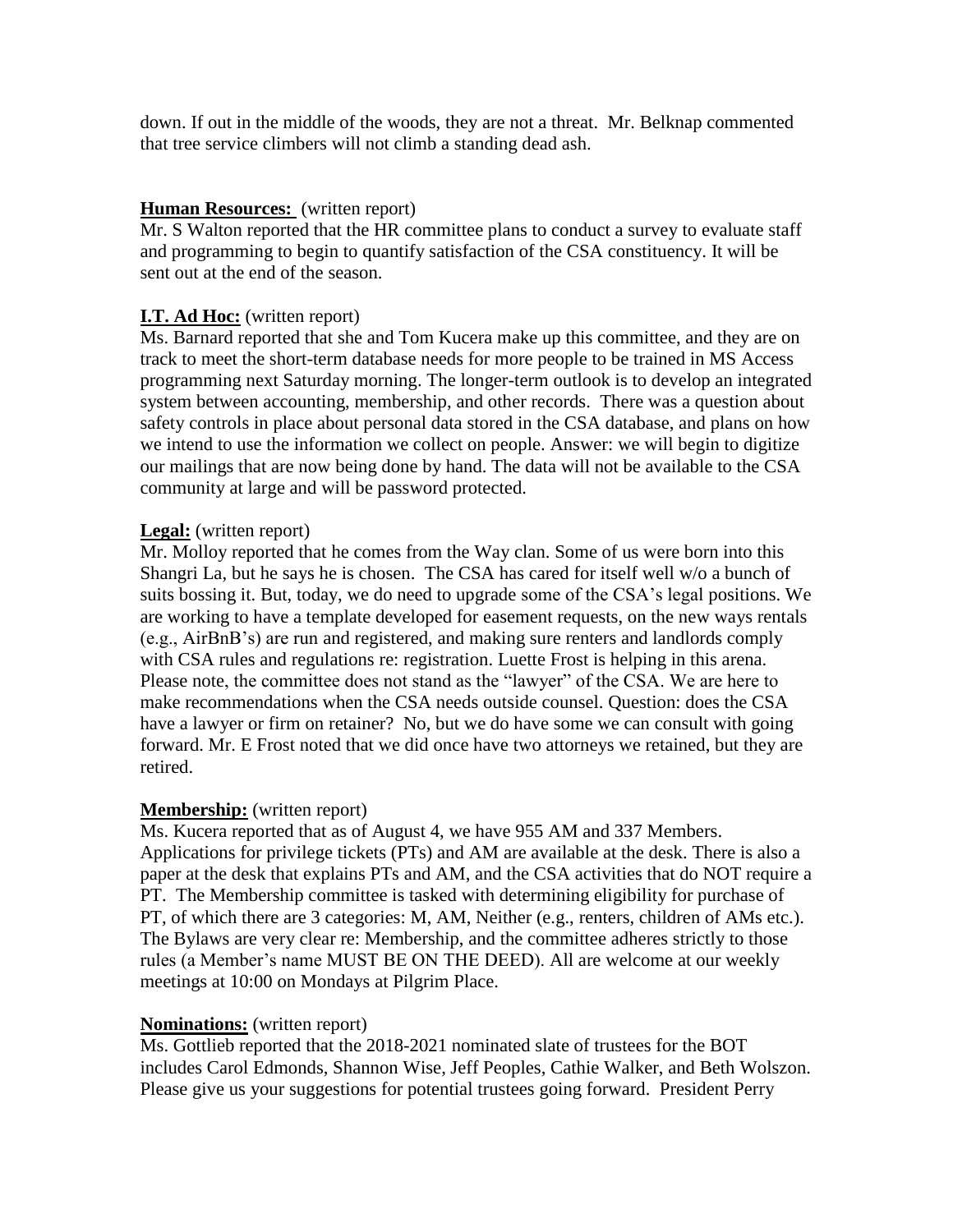asked for additional nominees from the floor. There were none. Mr. S Soule moved and Carolyn Johnson seconded approval of the nominees as slated. **APPROVED**.

### **Spiritual Life:** (written report)

**Tennis:** (written report)

Mr. Marble thanked the outstanding tennis staff and committee.

### **Waterfront:** (written report)

Mr. Cooper reported that the waterfront asks for prayers for the Ritter family. Leslie Ritter may not be here, but she has left behind a fully qualified staff. See the statistics appended to the report. We have clarified language re: moored boats such that a mooring at the CSA includes a CSA anchor and buoy with a CSA painter (the entire ground tackle used to moor a boat MUST be provided by the CSA, **a boat owner is not to use any non-CSA equipment-this includes painters-to moor a boat**). The required ground tackle is available from the Managing Director for a \$40 deposit. The swimmers' itch is less than previous years, but still with us. We are running with higher numbers of paddleboards and kayaks, and the committee will look into increased beach storage for them. Questions: what about invasives like zebra mussel? Mr. Marble noted that the CLWA is researching this with drones, including eurasion waterfoil. Please know that the future of Crystal Lake is in the CLWA, please join it and support it. Mr. ML Walton asked if we could have a SI flag at the doghouse. Mr. Cooper responded that the individual nature of the incidence of itch has made them reticent to do so. Are we making any attempt to remove zebra mussels from the swimming area? No, but the committee will note. Mr. ML Walton asked about the breakage of several CSA-provided chains in the mooring area, setting boats adrift. Mr. J Burt checks on these. It was asked if the no smoking rule passed a couple of years ago would be included on signage. Not for now, but under board consideration. For now, the WF staff must ask smokers to stop smoking on CSA beach property.

## **Youth:** (written report)

Ms. L Frost reported that this committee is being reinvigorated. Highlights for 2018: seeking more committee members, especially men; we will focus on separate events in 2019 by age, a kids' night out event that includes dinner and programming so parents can go out for dinner; and reworking the Youth Citizenship award criteria.

Jen Daly moved, John Harbeson seconded to approve all reports. **APPROVED**

## **Old Business:**

none

## **New Business:**